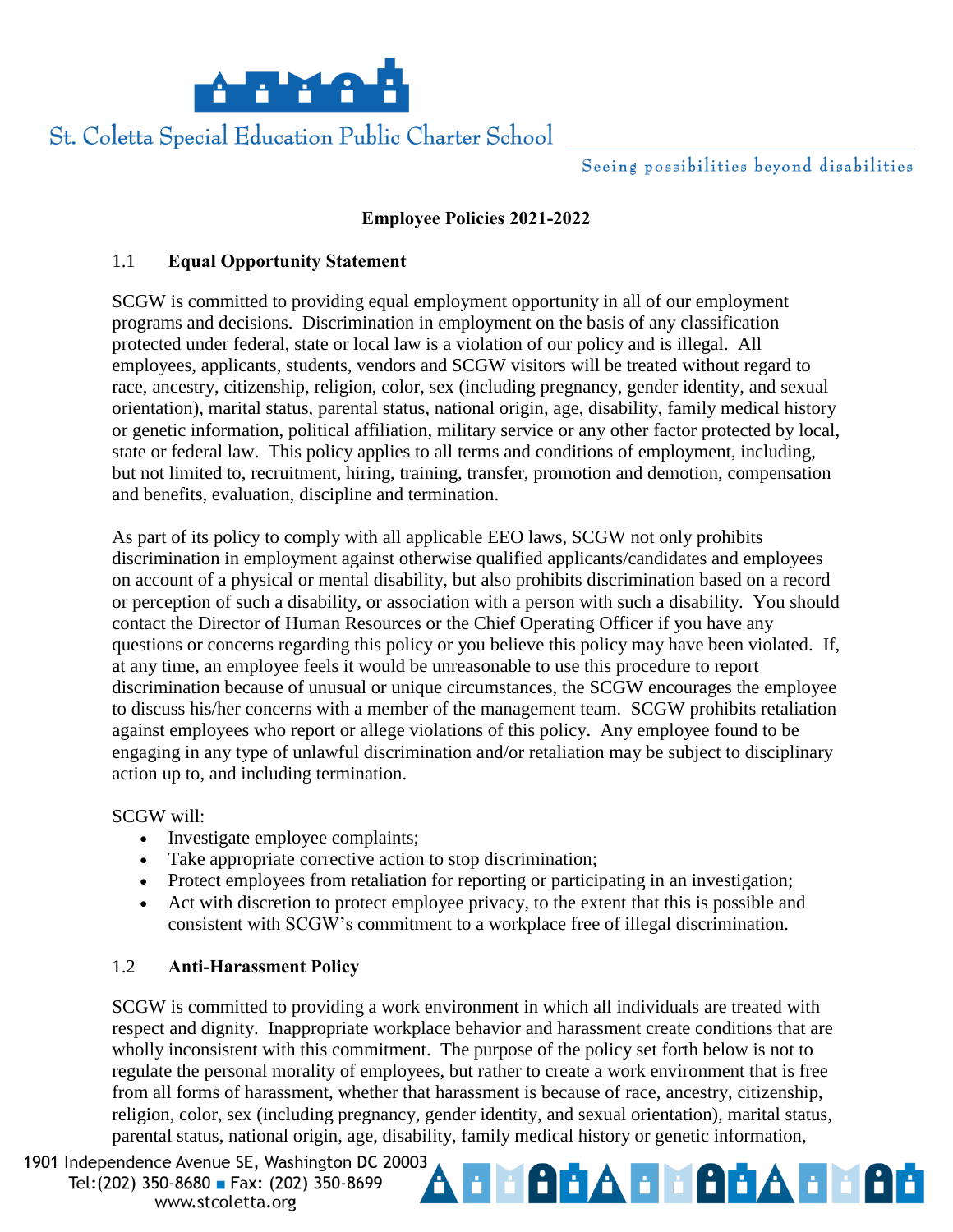political affiliation, military service or any other factor protected by local, state or federal law.

Discriminatory harassment, including sexual harassment, will not be tolerated by SCGW. This policy applies to all harassment occurring in the work environment whether or not on work premises, or at a SCGW-sponsored event, and applies regardless of the gender of the individuals involved. This policy covers all employees of SCGW, as well as applicants for employment and third parties over whom SCGW has control, such as contractors, vendors, suppliers and visitors. This prohibition on harassment also extends to interaction with students and adult participants.

# 1.2.1 **Sexual Harassment Defined.**

For purposes of this policy, sexual harassment is defined as unwelcome sexual advances, requests for sexual favors and other verbal or physical conduct of a sexual nature when:

- Submission to such conduct is either explicitly or implicitly made a term or condition of an individual's employment; or
- Submission to or rejection of such conduct is used as the basis for employment decisions affecting the individual; or
- Such conduct unreasonably interferes with an individual's work performance or creates an intimidating, hostile or offensive working environment.

Some examples of what constitutes sexual harassment include: threatening to take or taking employment actions—such as discharge, demotion, or reassignment—if sexual favors are not granted; demands for sexual favors in exchange for favorable or preferential treatment; unwelcome and repeated flirtations, propositions or advances; unwelcome physical contact; whistling; leering; improper gestures; tricks; horseplay; use of stereotypes; offensive, insulting, derogatory or degrading remarks; unwelcome comments about appearance; sexual jokes or use of sexually explicit or offensive language; gender or sex-based pranks; and the display in the workplace of sexually suggestive objects or pictures, including through e-mail.

The above list of examples is not intended to be all-inclusive. Sexual harassment can happen between same-sex individuals as well as between opposite sex individuals. Employees should take care in informal business situations, including SCGW's functions and business trips.

## 1.2.2 **Other Harassment Defined**.

For purposes of this policy, other harassment is defined as verbal or physical conduct that denigrates or shows hostility or aversion toward an individual based on any characteristic protected by law, that:

- Creates an intimidating, hostile, or offensive work environment; or
- Unreasonably interferes with an individual's work performance.

Some examples of such harassment are: using epithets or slurs; mocking, ridiculing or mimicking another's culture, accent, appearance or customs; threatening, intimidating or engaging in hostile or offensive acts that focus on an individual's race, ancestry, citizenship, religion, color, sex (including pregnancy, gender identity, and sexual orientation), marital status,

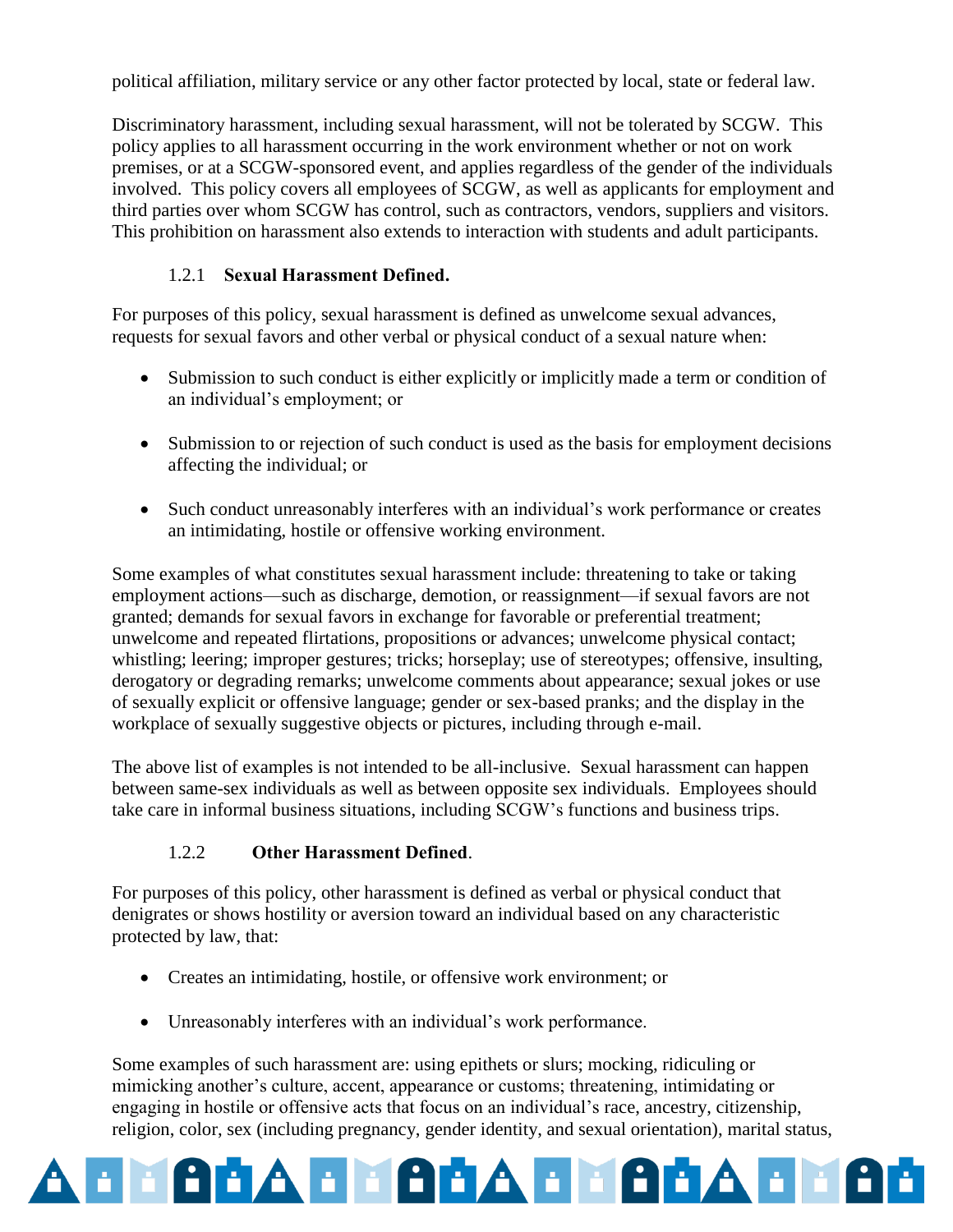parental status, national origin, age, disability, family medical history or genetic information, political affiliation, military service or any other factor protected by local, state or federal law, including jokes or pranks; the display on walls, bulletin boards or elsewhere on work premises, or circulating in the workplace (including via e-mail or social media) of written or graphic material that denigrates or shows hostility or aversion toward a person or group because of a protected characteristic.

The above list of examples is not intended to be all-inclusive.

# 1.2.3 **Complaint Procedure**

SCGW strongly encourages reporting of all incidents of sexual or other harassment, regardless of the identity of the offender. While SCGW requests that individuals who believe they are being harassed firmly and promptly notify the offender that his or her behavior is unwelcome, SCGW also recognizes that power and status disparities between the offender and the recipient of the offensive conduct may make such a confrontation difficult. Consequently, such direct communication is not a requirement or prerequisite to filing a complaint.

Any employee who believes that he or she is or has been the victim of illegal discrimination or harassment or observes conduct in violation of this policy should immediately notify the Director of Human Resources or Chief Operating Officer. (Any supervisor who is notified shall immediately report the incident to the Director of Human Resources). SCGW, through the Director of Human Resources or designated agent, shall fully investigate all complaints. SGCW will seek to maintain confidentiality throughout the investigative process to the extent practicable and consistent with SGCW's need to undertake a full investigation.. SCGW will consult with the aggrieved employee and interview all relevant identified witnesses or other parties.

Upon completion of the investigation, SGCW will take appropriate remedial action if it is necessary and supported by the facts. An employee who is found to have engaged in illegal discrimination or harassment may be subject to appropriate disciplinary action, up to and including termination.

An employee who reports an incident that the employee, in good faith, believes to be a violation of this policy, or who is involved in the investigation of harassment, will not be subject to reprisal or retaliation. Retaliation is a serious violation of this policy and should be reported immediately. The report and investigation of allegations of retaliation will follow the procedures set forth in this policy. Any person found to have retaliated against an individual for reporting discriminatory harassment or participating in an investigation of allegations of such conduct will be subject to appropriate disciplinary action, up to and including termination.

SCGW is strongly committed to maintaining a workplace free of harassment or intimidation, including sexual harassment. All complaints are taken seriously and fully investigated. If you have any questions about this policy you should contact the Director of Human Resources.

## 1.3 **Commitment To A Drug And Alcohol Free Workplace**

SCGW is steadfast in its commitment to maintain a safe, secure, drug-free environment. The special needs of SCGW's student and adult population makes it paramount that the environment be free of any and all intoxicating or mind-altering substances. To that end, SCGW adheres to and enforces the terms, mandates and principles of the Drug-Free Workplace Act of 1988. In addition, SCGW abides by the following as a matter of policy:

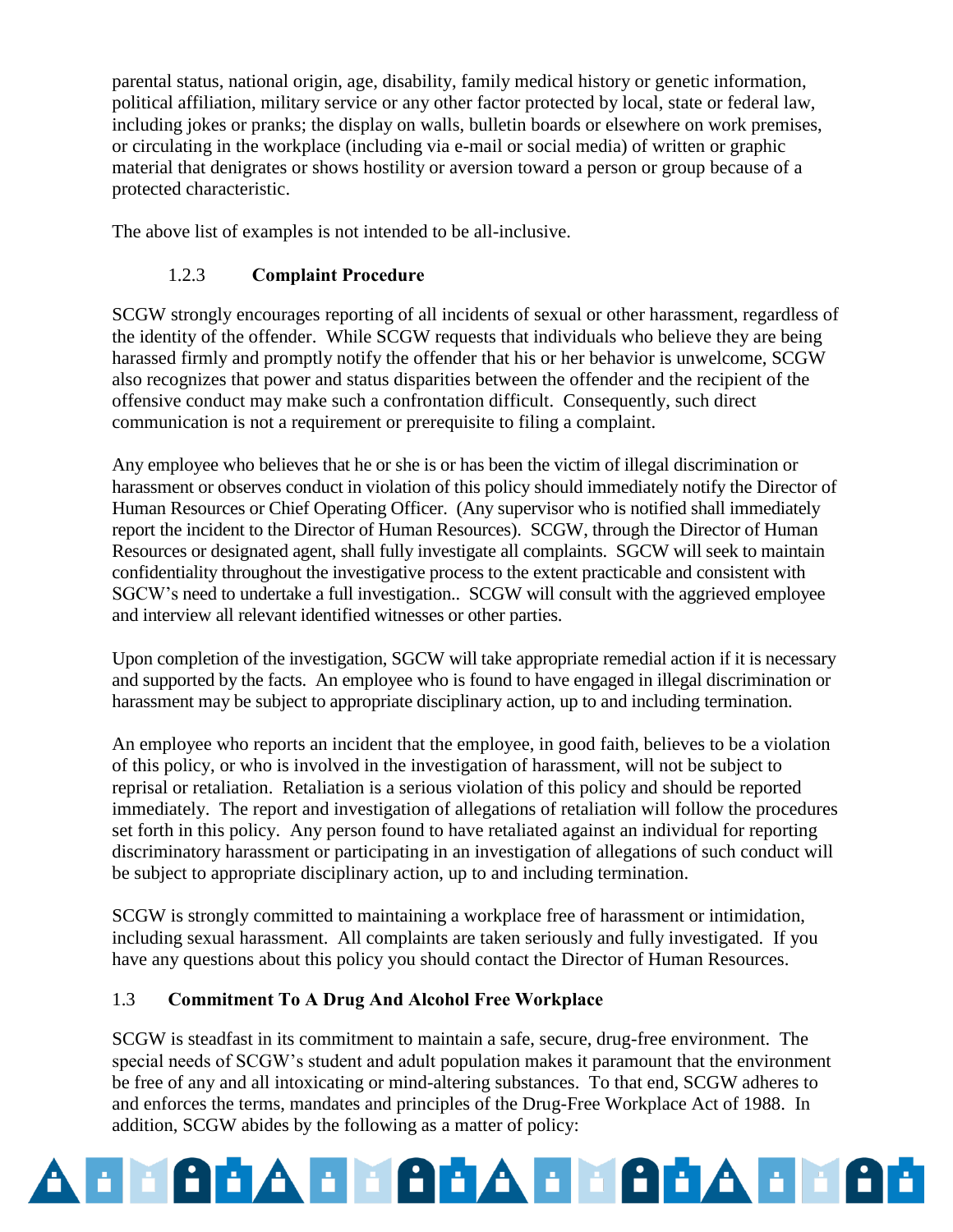- Drug abuse is a danger in the workplace. It is unlawful to manufacture, distribute, dispense, possess or use illegal drugs in the workplace.
- Any and all drug abuse violations in the workplace will result in immediate discipline, up to and including termination.
- SCGW will make available a list of rehabilitation agencies that provide counseling, information on rehabilitation and assistance to employees with drug-related problems. All inquiries regarding rehabilitation will be kept confidential.
- As a condition of employment, each employee must sign a statement acknowledging that he or she read the Drug-Free Workplace policy and agrees to abide by the terms of the policy.

#### 1.3.1 **Definitions**

*Illegal Drugs* – includes all chemical substances or drugs listed in any controlled substances act or regulations applicable under any federal, state or local laws which are illegal, may be legally obtainable but have not been legally obtained or were legally obtained but are not being used for prescribed purposes. SCGW reserves the right to modify and change the list of illegal drugs covered by this Policy.

*Medications –* includes any controlled substance, over-the-counter-medication or drug legally prescribed for an employee by a licensed physician for the treatment of the employee that is used solely for the purpose for which they were prescribed or manufactured.

*Alcohol* – refers to the intoxicating agent in beverage alcohol, ethyl alcohol or other low weight molecular weight alcohols, including, but not limited to, beer, wine, wine coolers, blended or distilled spirits, fermented ales, etc.

*On the Job* – An employee is on the job whenever he or she is:

- On SCGW's property, including parking lots, and other SCGW locations, at any time
- Driving or riding as a passenger in an SCGW vehicle
- Conducting SCGW business
- At an SCGW or SCGW-sponsored function or event

*Under the Influence* – If an employee has any measurable alcohol, illegal drugs or medications in his or her system and/or his or her normal physical or mental abilities or faculties or ability to perform the essential functions of his or her job duties have been affected by such substances, the employee is "under the influence."

*Essential Functions* – The fundamental job duties of the position held by an employee.

#### 1.3.2 **Prohibitions**

Except as provided herein, employees may not:

 use, possess, distribute, dispense, sell or purchase illegal drugs on SCGW property or while conducting SCGW business

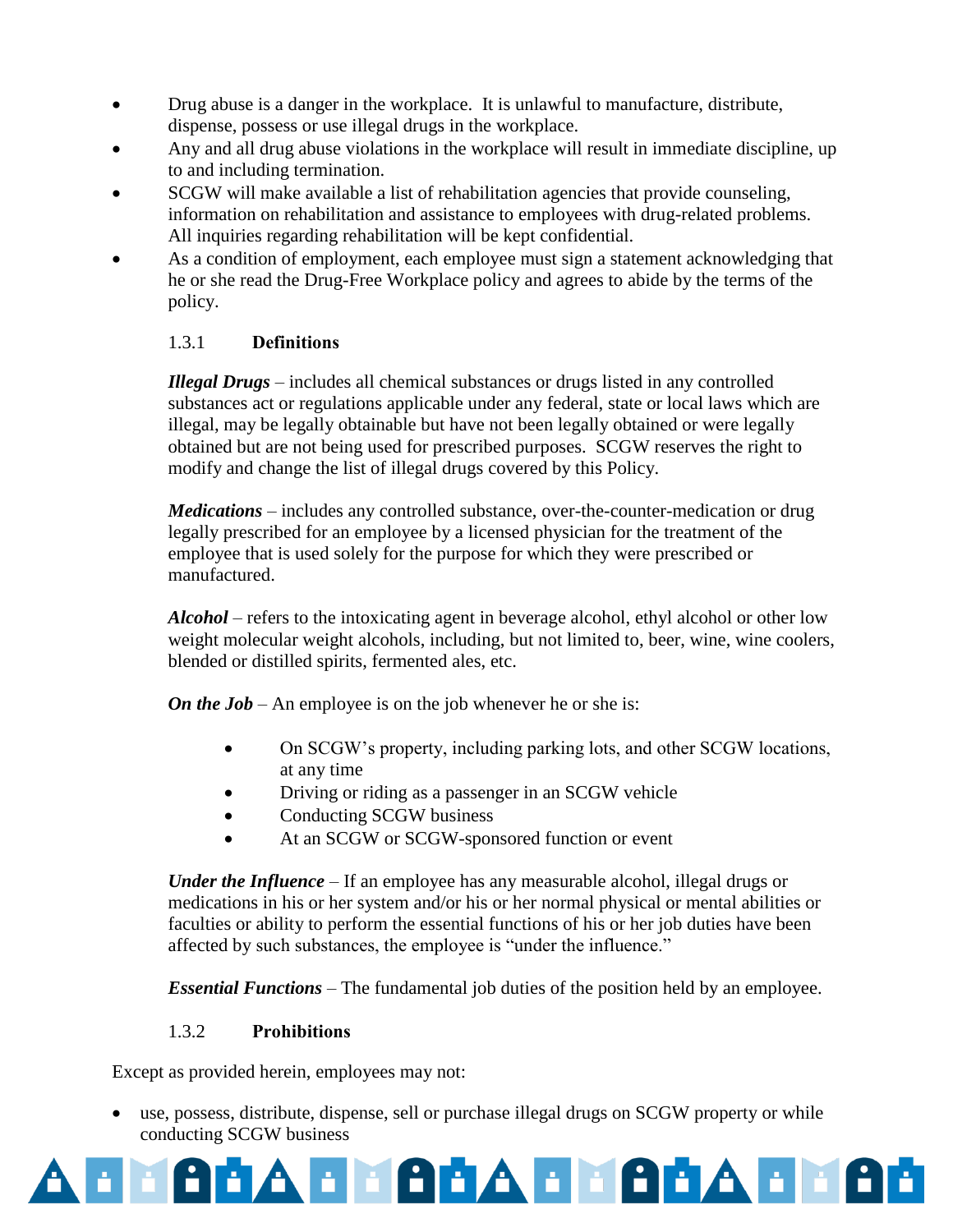- use or consume illegal drugs within four (4) hours prior to reporting to work or performing service
- report for work or perform services under the influence of any amount of alcohol or illegal drugs (subject to the provision regarding consuming alcohol at certain functions noted below)
- manufacture, distribute, dispense, possess, sell or purchase alcohol or illegal drugs while on the job, even if the substance, which is the subject of the sale or purchase, is not actually possessed on the job

SCGW recognizes that the consumption of alcohol in moderate amounts may be permitted at certain authorized SCGW functions and in conjunction with approved business entertainment functions. SCGW employees who choose to consume alcoholic beverages at such events are responsible for their actions and conduct at all times, expected to maintain business decorum and are not to become intoxicated or otherwise impaired at such events. Notwithstanding the consumption of alcohol, employees are expected to act in a professionally appropriate manner at all times. SCGW will reimburse employees for reasonable transportation home from an SCGW event (such as a cab) if they are under the influence of alcohol or cannot safely operate a vehicle. It is the employee's responsibility to recognize that he or she should not be driving and to take advantage of this service.

SCGW recognizes that the proper use of medications may also affect an employee's job performance and seriously impair the employee's ability to perform the essential functions of his or her job safely and effectively. No prescription drug shall be brought into the workplace by any person other than the person for whom the drug is prescribed by a licensed medical practitioner, and such medications shall be used only in the manner so prescribed. Employees may use or consume prescription drugs while on the job when taken pursuant to a valid physician's order, or over-the counter medication, when directed and taken as appropriate, only when they have provided prior notice to SCGW and there is no possibility that such use may impair the employee's ability to safely perform his or her essential functions or may adversely affect his or her safety, or the safety of others. To ensure the proper safekeeping of medications at the worksite, all prescription drugs must be kept under lock and key during the work day at the program nursing station, or with a designated representative. They must be in a properly labeled container. Prescription drugs are not to be carried or otherwise in the possession of an employee on SCGW property. All prescription drugs are to be administered at the nurse's station. It is the employee's responsibility to be aware of the effects of any medication that he or she is taking and to be alert for any evidence of impairment.

The violation of any of the prohibitions shall be subject to disciplinary action up to and including termination.

#### 1.3.3 **Substance Abuse Testing**

Substance Abuse Testing will be required for the following situations:

- Post-Offer Job Applicant Screening: All applicants offered employment with SCGW will be required to pass a drug test as a condition of employment. Job applicants will not be compensated for time spent providing a testing sample.
- Reasonable Cause: An employee whose actions or behavior lend themselves to suspicion that an employee may be under the influence of alcohol, illegal drugs or improper use of

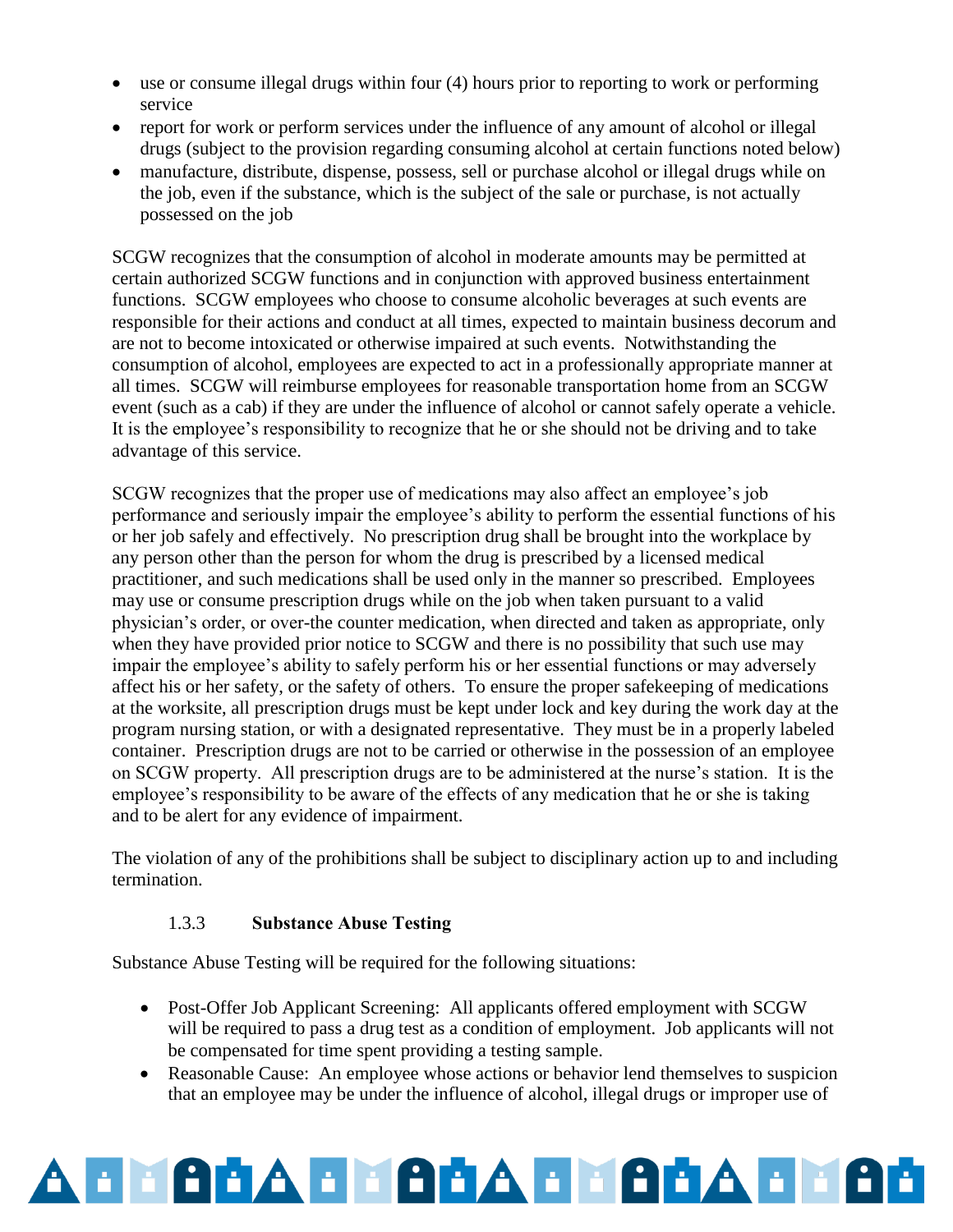medications will be tested. Such reasonable cause will be supported by specific observations concerning the appearance, behavior, speech or body odors of the employee.

- Random Testing: Employees will be subject to random drug tests as a condition of continued employment regardless of other tests. Selection of employees for testing will take place at regular intervals during a one-year period. At each such interval, individual employees will be selected for testing using a random selection procedure. No employee will be selected twice during the same one-year period for random testing absent a positive test result. Specific information regarding the selection procedure is available from the Chief Operating Officer upon request.
- Post-Accident Testing: An employee involved in a vehicular accident as a driver while performing duties for SCGW, during regular business hours or while on SCGW's premises, will be asked to obtain a drug and/or alcohol test as soon as possible after the accident regardless of responsibility for the accident. Testing will not interfere with medical attention and/or treatment.

Refusal to submit to a drug and/or alcohol test under any of the preceding conditions will constitute a bar to consideration for employment or, if currently an employee, will result in discipline, up to and including termination.

#### **Testing Procedure**

Testing procedures, including drugs to be tested, method of collection, chain-of-custody and threshold and confirmation test levels, shall comport with the Mandatory Guidelines for Federal Workplace Drug Testing Programs or Department of Transportation (DOT) test protocols for alcohol, as well as state and local laws and regulations.

#### *Employees and Applicants Who Test Positive*

Employees testing positive for the presence of drugs or alcohol in violation of this policy will be subject to disciplinary action, up to and including immediate termination. Such employees may be immediately suspended without pay and removed from SCGW's premises pending an investigation. Subject to the outcome of the investigation, and as a condition precedent to any reinstatement, any such employee must request a second confirmatory test of the initial sample test negative in a second drug test conducted at the employee's expense. Employees terminated for violation of this policy are not eligible for rehire.

For employees in Maryland, if an employee tests positive, SCGW will provide the employee within 30 days of the initial positive test a copy of this Policy; the tests results; notice of the availability of retesting the initial sample at the employee's expense; and the anticipated disciplinary action (up to and including termination) that SCGW intends to take pending completion of its investigation. In the interim, the employee will remain suspended with pay until SCGW completes its investigation.

Applicants for employment who test positive for the presence of drugs or alcohol in violation of this policy will not be hired and will be ineligible for consideration for employment for a period of six (6) months. After six (6) months, the applicant may reapply for employment and be considered, provided that he or she tests negative in a new post-offer job applicant screening preemployment drug test conducted at the applicant's expense.

#### *Self-Identification Process*

SCGW encourages employees who recognize that they have a substance abuse or chemical dependency problem to seek appropriate professional help. Any employee may approach his or her supervisor or the Director of Human Resources for referral to appropriate resources regarding alcohol or drug-related problems. All such inquiries will be kept confidential.